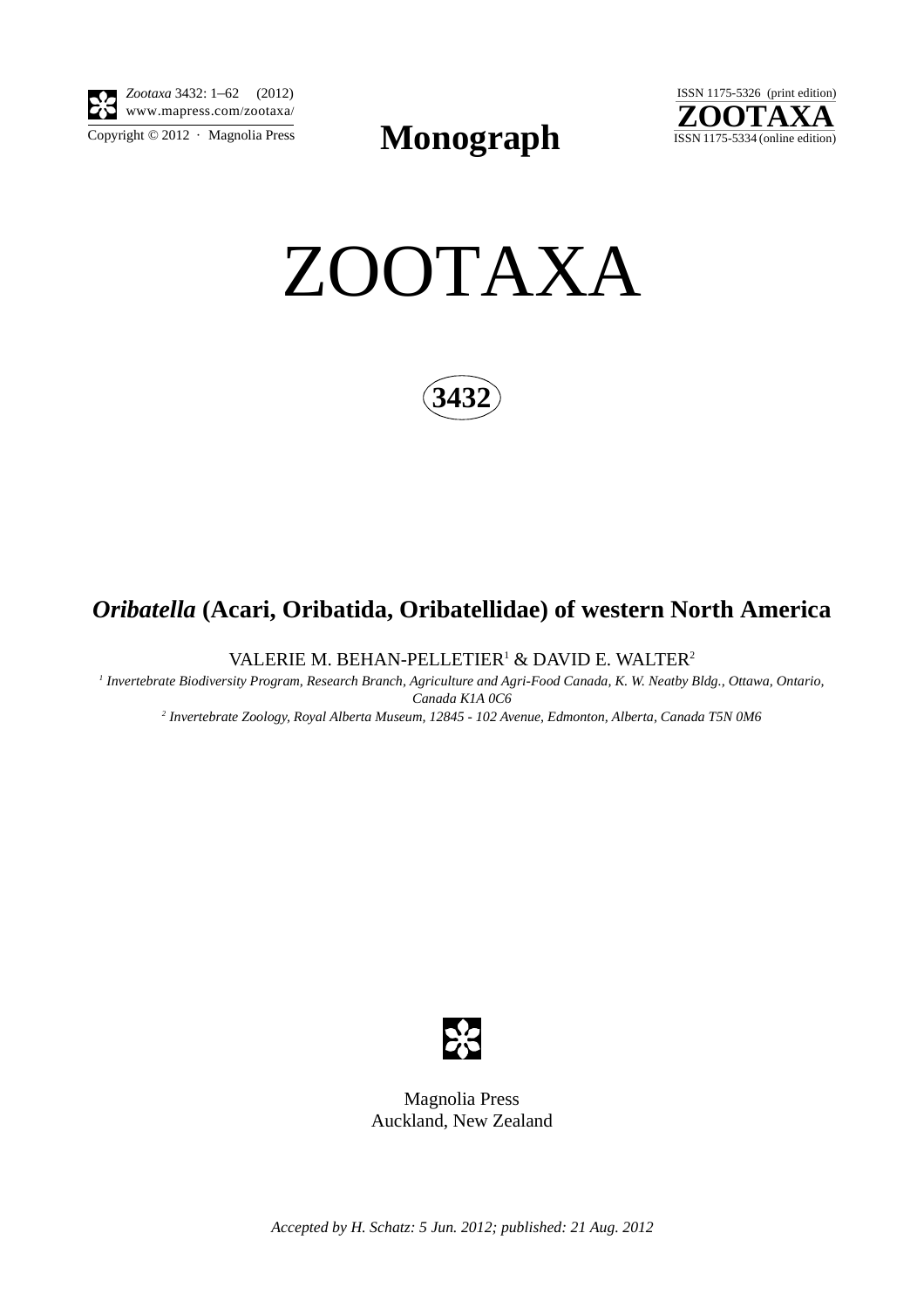VALERIE M. BEHAN-PELLETIER & DAVID E. WALTER *Oribatella* **(Acari, Oribatida, Oribatellidae) of western North America** (*Zootaxa* 3432)

62 pp.; 30 cm. 21 August 2012 ISBN 978-1-86977-963-4 (paperback) ISBN 978-1-86977-964-1 (Online edition)

FIRST PUBLISHED IN 2012 BY Magnolia Press P.O. Box 41-383 Auckland 1346 New Zealand e-mail: zootaxa@mapress.com http://www.mapress.com/zootaxa/

## © 2012 Magnolia Press

All rights reserved.

No part of this publication may be reproduced, stored, transmitted or disseminated, in any form, or by any means, without prior written permission from the publisher, to whom all requests to reproduce copyright material should be directed in writing.

This authorization does not extend to any other kind of copying, by any means, in any form, and for any purpose other than private research use.

ISSN 1175-5326 (Print edition) ISSN 1175-5334 (Online edition)